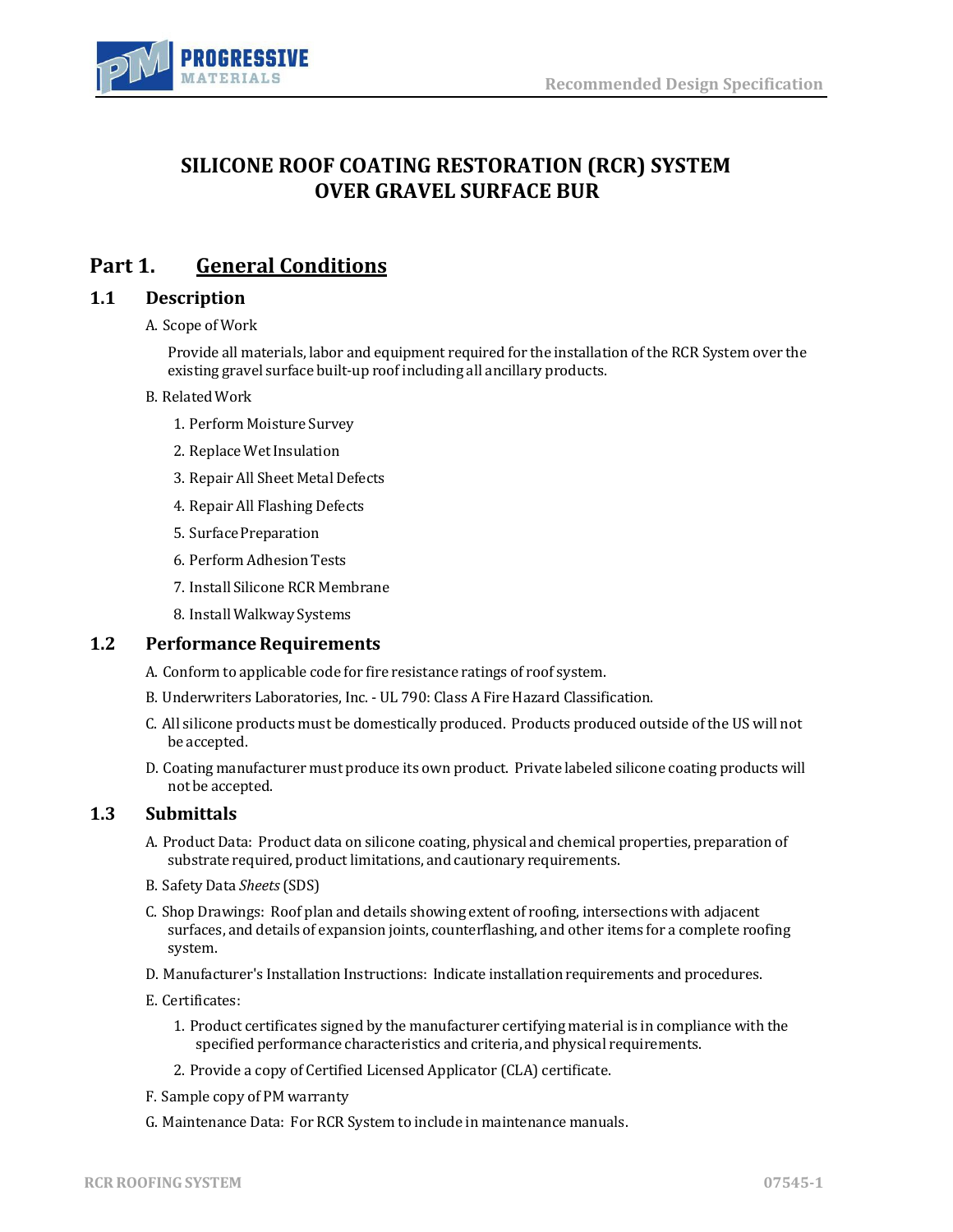

H. Final Inspection Report: Copy of roofing system manufacturer's inspection report of completed roofing installation.

### **1.4 Quality Assurance**

#### A. Manufacturer:

- 1. Company specializing in the manufacturing of the system specified in this Section.
- 2. A minimum of 10,000,000 square feet of a similar system installed.
- B. Installer:
	- 1. Installer must be a Certified Licensed Applicator (CLA) by the Manufacturer providing the warranty, and is capable of receiving the specified warranty.
	- 2. CLA to ensure all personnel are properly trained and have a full understanding of all OSHA safety requirements.
- C. Manufacturer Field Representative: Provide a qualified representative of the Manufacturer providing the warranty to monitor and periodically inspect the installation.

## **1.5 Delivery, Storage, and Handling**

- A. Deliver and store liquid materials and other products in their original unopened containers or packaging until ready for installation.
- B. Materials shall be clearly labeled with the manufacturer's name, product identification, safety information, and lot numbers.
- C. Store materials indoors whenever possible.
- D. Protect stored products from freezing.
- E. Comply with the manufacturer's instructions for handling and safety procedures.
- F. Store and dispose of solvent-based materials, and materials used with solvent-based materials, in accordance with requirements of local authorities having jurisdiction.

### **1.6 Environmental Requirements**

- A. Maintain logs of environmental conditions (temperature, humidity, and wind speed) within limits recommended by manufacturer for optimum results. Do not install products under environmental conditions outside of manufacturer's limits.
- B. Weather Limitations: Proceed with installation only when existing and forecasted weather conditions permit roofing system to be installed according to manufacturer's written instructions andwarranty requirements.
- C. Do not install silicone coating under the following conditions:
	- 1. When ambient temperature is below 35° F.
	- 2. At temperatures less than 5° F above dew point.

### **1.7 Warranty**

A. Provide Manufacturer's (5, 10, 15, or 20 year)labor & material warranty covering leaks due to silicone material failure.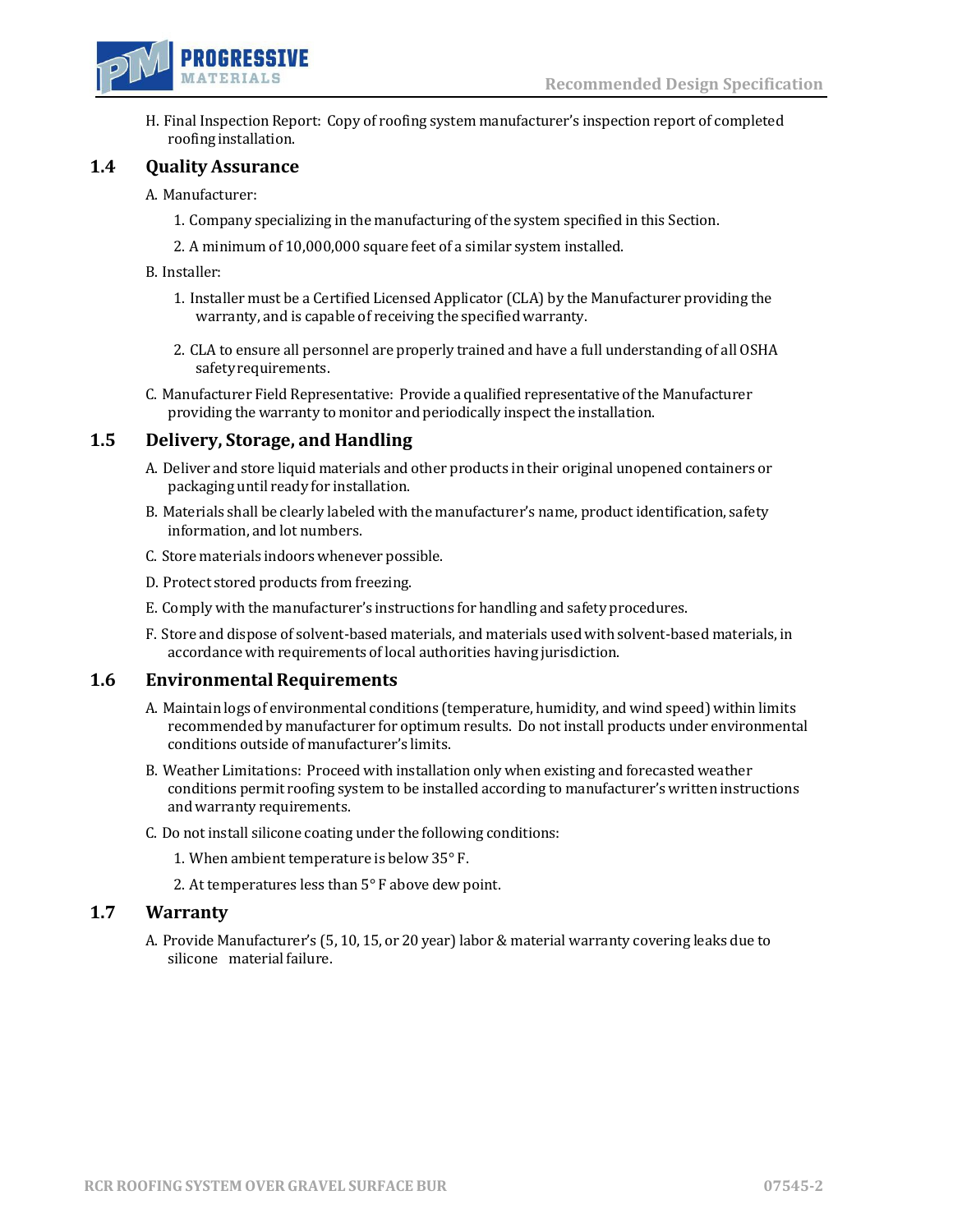

# **Part 2. Products**

## **2.1 Acceptable Products**

A. Insulation Board

1. Match existing material

- B. Cleaners and Primers
	- 1. Progressive Materials: P-160 Asphalt Bleed Block Primer
- C. Silicone Caulk Sealant
	- 1. Progressive Materials: SS 300 Series Silicone Sealant
- D. Flashing Grade Sealant
	- 1. Progressive Materials: FG 400 Silicone Flashing Grade Sealant
- E. ReinforcingFabric
	- 1. Progressive Materials: PF 200 Polyester Fabric
		- a. PF 206 6"
		- b. PF 212 12"
- F. Moisture Relief Vents
	- 1. Progressive Materials: MRV 600 One-Way Roof Vent
- G. Walkway System
	- 1. Progressive Materials: Pro-Grip Walkway System
		- a. PG 700 Pro-Grip Yellow Walkway Coating
		- b. PG 750 Pro-Grip Yellow Walkway Granules
- H. Surface Leveling Coating
	- 1. Progressive Materials: SL 800 Surface Leveling Coating
- I. Skylight Sealer
	- 1. Progressive Materials: HS 3220 Clear Silicone Skylight Coating
- J. SiliconeCoating
	- 2. Progressive Materials: Pro-EcoSil HS 3200 Series

## **2.2 Silicone Coating Materials**

- A. Silicone base and topcoat to be Pro-EcoSil HS 3200 Series Silicone Coating by Progressive Materials, LLC and complying with the following minimum properties:
	- 1. Tensile Strength: ASTM D412, 247.
	- 2. Elongation: ASTM D412, 237 percent minimum at break at 75° F.
	- 3. Water Vapor Permeance: ASTM D-96, 10.7 at 20 mils.
	- 4. Fire resistance: ASTM E108, UL 790 Class A.
	- 5. Color: Owner to select standard topcoat color.
	- 6. Solids Content: 92% ±3%
	- 7. VOC Content: < 50 grams/liter
	- 8. Initial Solar Reflectivity: .89
	- 9. Initial Thermal Emissivity: .90
	- 10. SRI Value: 113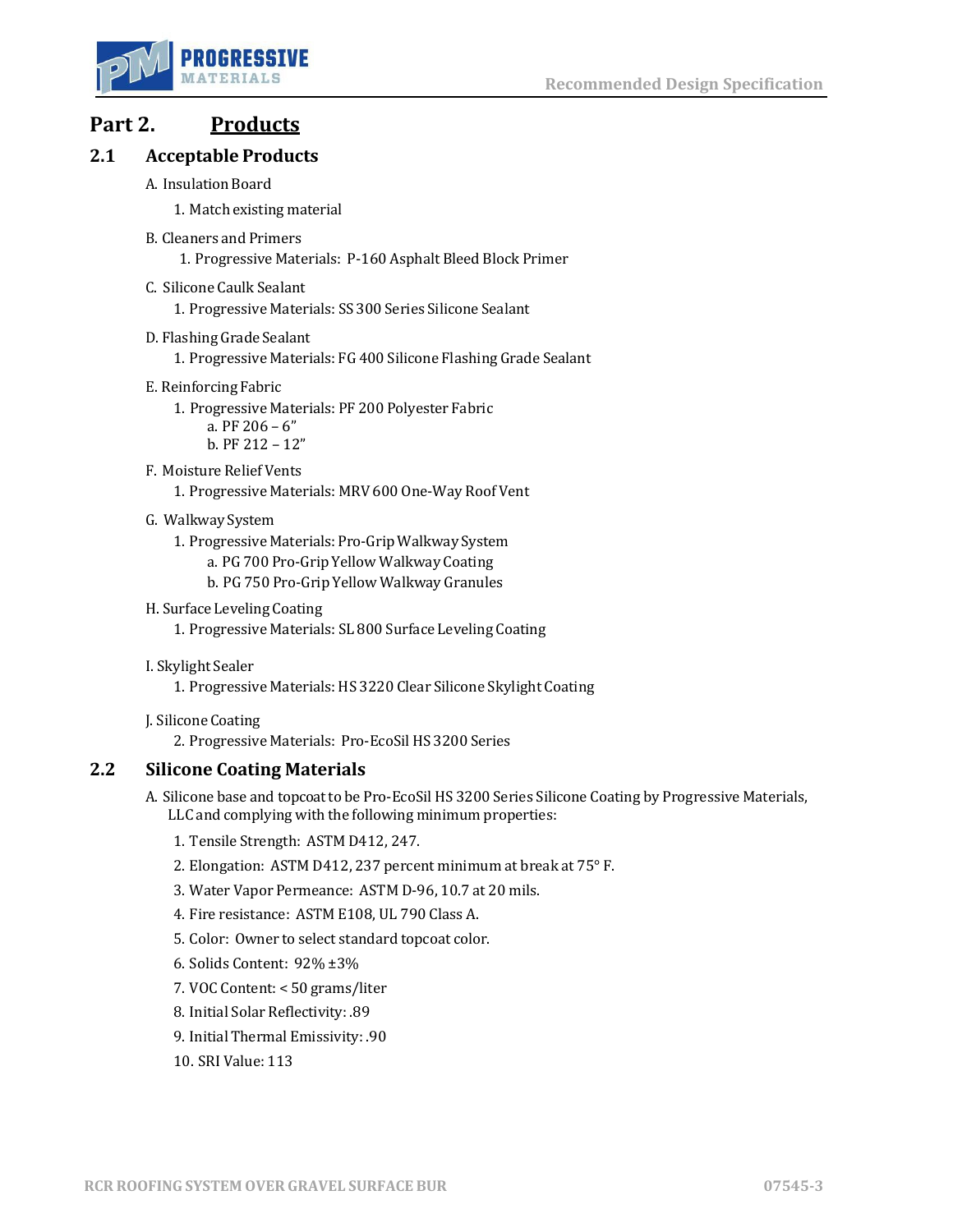

# **Part 3. Execution**

## **3.1 Examination**

- A. Verify roof slope prior to beginning installation. There is to be no single area of standing water on the roof 24 hours after a rain, greater than 100 sq. ft. and more than  $\frac{1}{2}$ " deep.
- B. Perform infra-red thermal scan of roof to identify any wet insulation.
- C. Identify all seam failures, flashings failures and inadequate sheet metal details.
- D. Inspect all roof drains to ensure proper performance.
- E. Inspect all roof system fasteners for back out.

### **3.2 Preparation**

- A. Roof Cleaning:
	- 1. Remove all loose stone by power broom or vacuum.
	- 2. Thoroughly power wash roof surface and all other areas to receive new coating with a minimum of 2,000 psi water pressure. Be sure not to damage existing membrane during this process or clog any roof drains. Roof may also be cleaned by high pressure wet-vac process instead of power washing.
	- 3. Any areas of grease contamination are to be cleaned with an industrial strength detergent.

#### **NOTE: Be certain to confirm that removing the loose rock will not diminish the wind uplift rating of the current roof system.**

- B. Existing Wet Insulation Areas:
	- 1. Roof areas containing moisture below the roof surface shall either be replaced, or for areas less than 500 sq. ft. with moderate moisture content, a moisture relief vent shall be installed.
		- a. Wet Insulation Replacement (wet area is greater than 500 sq. ft.)
			- 1) Remove roof system and wet insulation
			- 2) Replace insulation with identical insulation materials. Fasten new insulation at a rate of 1 fastener per 2 square feet.
			- 3) Roof system is to be replaced with like materials and overlapped a minimum of 12" on to the existing roof system. Remove all rocks at overlap area down to clean/smooth felts.
			- 4) At the leading edges of roof patches, apply a 3-course coating and fabric utilizing the PF 200 Polyester Fabric and HS 3200 Silicone Coating. (Be certain to prime areas to receive the 3-course with P160 to prevent bleed-through)
				- a) Apply 12 to 15 mils of silicone coating over surface to receive fabric.
				- b) Embed fabric into silicone coating while still wet. Smooth out fabric and ensure there are no wrinkles or fish mouths.
				- c) After the base coating has cured, apply a generous coat of HS 3200 silicone coating over the fabric to ensure complete saturation.
		- b. Moisture Relief Vent Installation (wet area is less than 500 sq. ft.)
			- 1) Locate center of moisture containing insulation.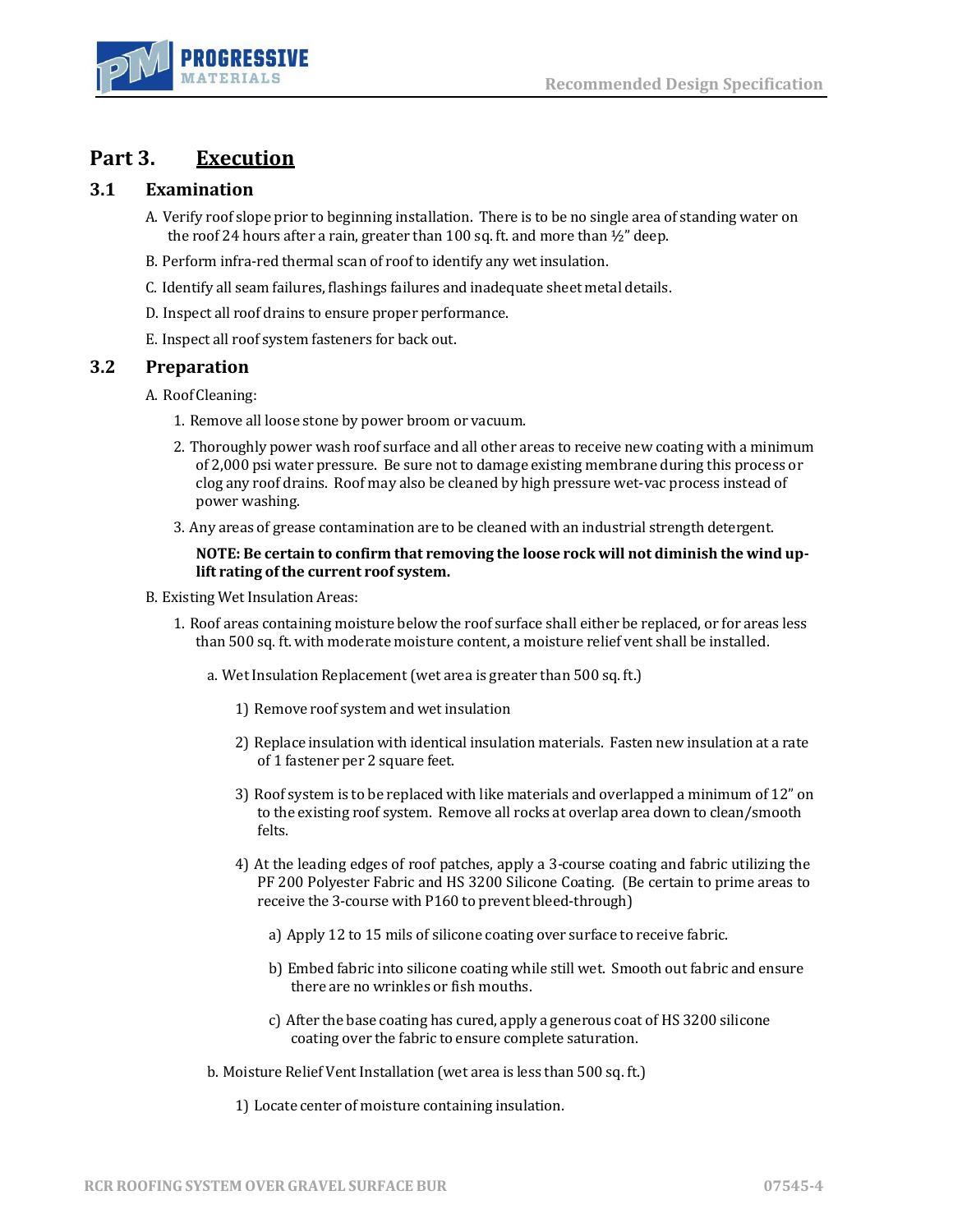

- 2) Cut a 4" diameter opening through the membrane and insulation material; remove material to vapor barrier or deck.
- 3) Remove all embedded stone a minimum of 6" beyond vent flange to ensure a sound substrate.
- 4) Lay the MRV 600 Roof Vent on top of roof system and attach vent to the roof deck with the appropriate fastener. Install 4 fasteners per vent, evenly spaced.
- 5) Clean area of vent that is to receive flashing material with clean rag and solvent to remove oil film from vent.
- 6) Flash in vent:
	- a) Apply a 3-course coating and fabric utilizing the PF 200 Polyester Fabric and HS 3200 Silicone Coating.(Be certain to prime areas to receive the 3-course with P160 to prevent bleed-through)
	- b) Apply 12 to 15 mils of silicone coating over surface to receive fabric.
	- c) Embed fabric into silicone coating while still wet. Fabric should extend at least 2" on to the flange of the vent and at least 4" on to the roof surface.
	- d) After the base coating has cured, apply a generous coat of silicone coating over the fabric to ensure complete saturation.
- C. Flashings Details: Ensure all existing flashings provide a watertight condition. If necessary, re-flash any areas required utilizing a 3-course coating fabric detail as outlined above or utilizing FG400 Flashing grade Silicone.
- D. Sheet Metal: Ensure all sheet metal is in good condition and will provide a watertight condition. If necessary, replace or repair any sheet metal required.
- E. Primer: Spray apply P160 Asphalt Bleed Blocker over entire roof area and flashings at a rate of 1 gallon per square. Be certain to allow the primer to fully cure prior to installing any additional coatings.
- F. Surface Leveling: Upon completion of all repairs outlined above, spray apply the surface leveling coating SL 800 at a rate of 3 to 6 gallons per square, depending on surface texture. After the leveling coating is installed, there should be no rock protruding greater than  $\frac{1}{4}$ " maximum out of the coating. Allow the coating to fully cure for 1 to 2 days depending on environmental conditions.

### **3.3 Silicone Coating Installation**

- A. Ensure surface is completely dry.
- B. Ensure subsequent coats of primer or silicone coating is completely cured.
- C. Ensure adhesion tests have been completed and results are satisfactory with the manufacturer's requirements.
- D. Spray apply silicone coating in two passes over entire roof surface to achieve a final thickness of:
	- 1. 30 mils minimum for a 5 year warranty
	- 2. 35 mils minimum for a 10 year warranty
	- 3. 40 mils minimum for a 15 year warranty
	- 4. 45 mils minimum for a 20 year warranty

NOTE:

- 5. Any subsequent repairs after the coating installation should be done only with silicone products.
- 6. 30 50 mils of top coat shall be applied on top of the 3-6 gallon application of SL-800.